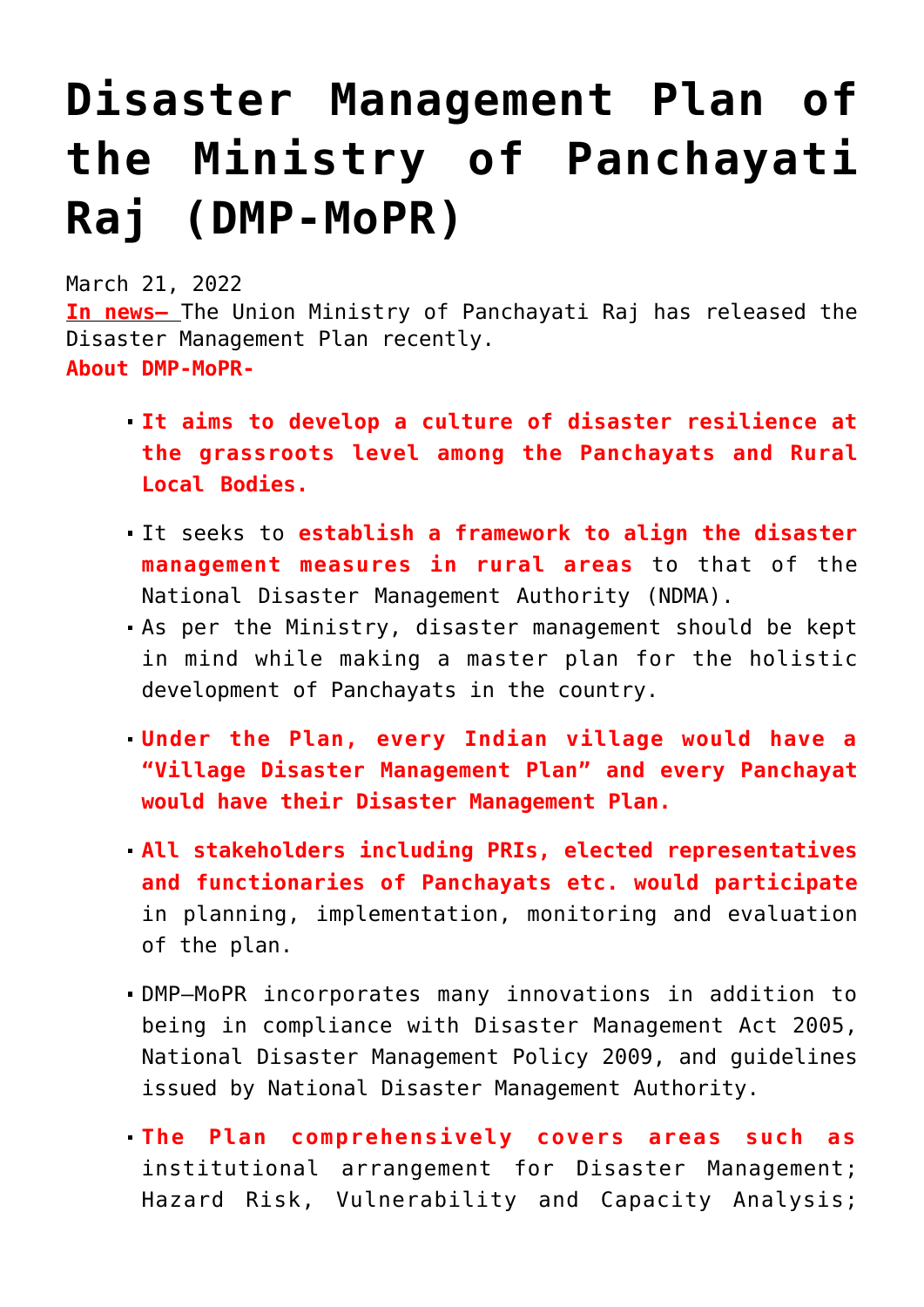Coherence of Disaster Risk Management across Resilient Development and Climate Change Action; Disaster Specific Preventive and Mitigation Measures-Responsibility Framework; Mainstreaming of Community Based Disaster Management Plan of Villages and Panchayats and so on.

## *About National Disaster Management Authority (NDMA)*

- The National Disaster Management Authority (NDMA) is India's apex disaster management statutory body.
- The National Disaster Management Authority (NDMA) was formally established on **September 27, 2006**, in compliance with the **Disaster Management Act of 2005**, with the **Prime Minister as its Chairperson** and nine other members, one of whom was appointed as Vice-Chairperson.

## *Functions and Responsibilities of NDMA-*

- Approve the National Disaster Plan.
- Lay down policies on disaster management.
- Approve plans prepared by Ministries or Departments of the Central Government in accordance with the National Plan.
- Lay down guidelines to be followed by State Authorities in drawing up State Plans.
- Lay down guidelines to be followed by different Ministries or Departments of the Central Government for the purpose of integrating measures for disaster prevention or mitigation of its effects in their development plans and projects.
- Coordinate enforcement and implementation of disaster management policy and plan.
- Recommend provision of funds for the purpose of mitigation.
- Provide such support to other countries affected by major disasters as determined by the Central Government.
- Take such other measures for prevention of disasters or